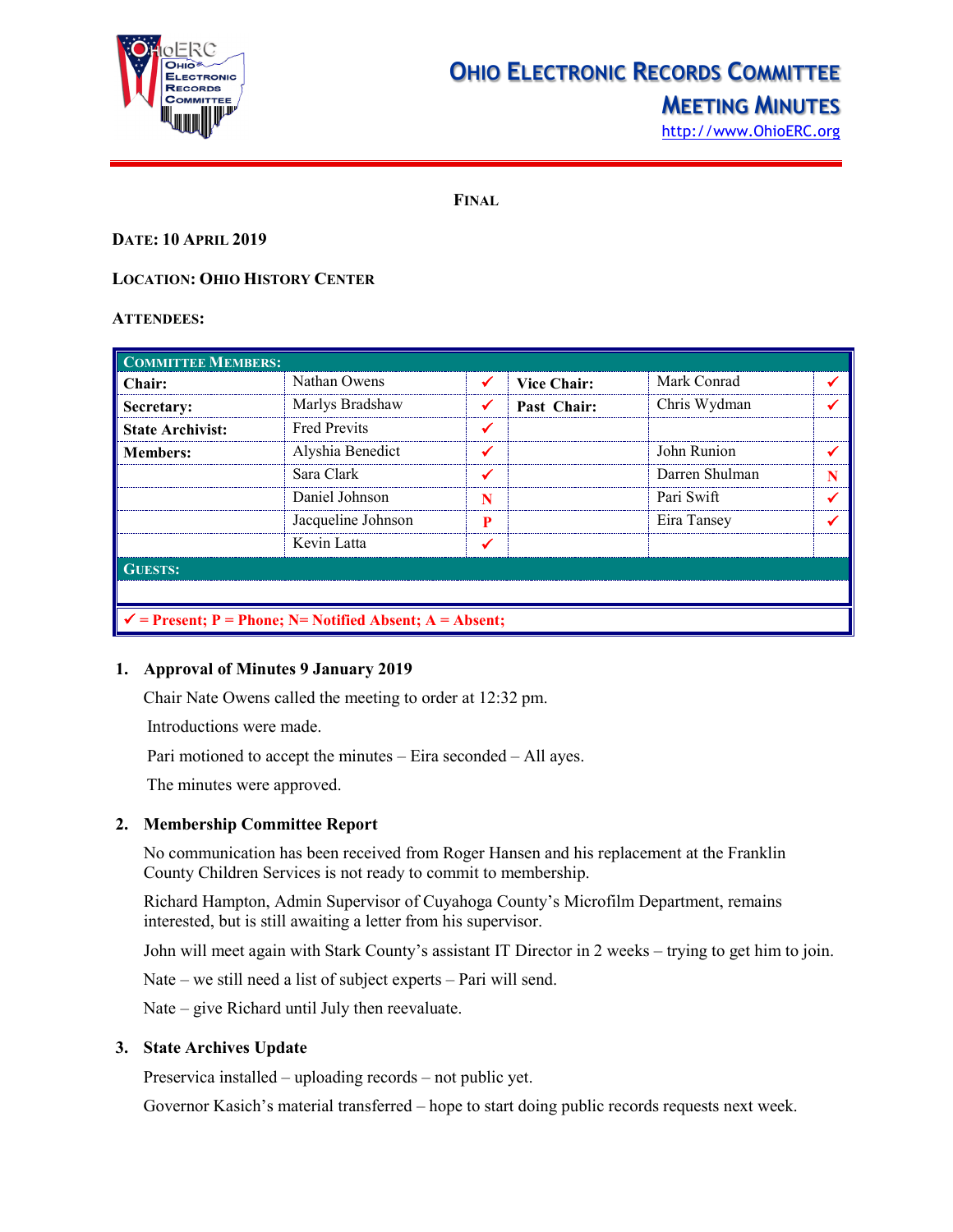

New public catalog, Archive Space, is being installed – will then link to Preservica. Would eventually like to see local government added – no plans yet.

## **4. Public Outreach Committee Update/Discussion**

Chris – RSS not supported by Firefox, works with Internet Explorer, can add plug-in to follow by email. We can do an email blast to invite people to follow, plus instructions.

Chris will get back into Analytics to see use and will thin down outdated resources. Eira suggested moving some things to inactive or superseded area.

Eira suggested driving traffic in through Facebook and LinkedIn.

Alyshia – other committee members should send info to OhioERC that would be good to post.

Nate – we need to start using tagging tools in WordPress.

### **5. Tutorial/Online Module for OhioERC Website**

\$5000 grant – most will be spent on \$1 external hits – need to condense social media presentation to 10 minutes – animation plus audience participation – brief intro – 2 scenarios (citizen conduct and government officials interacting)

Eira has UC case study – will send it to Pari.

### **6. OhioERC Guidelines/Tip Sheets/Resources Review**

- $\circ$  Blockchain subcommittee has met twice will try monthly. Made first draft description, questions, brain dump – get everything on the table. They will meet at the end of the month – finalize description – move forward.
- $\circ$  Social Media Eira sent minor feedback Pari has a few typos and formatting changes. Mark motioned to approve with edits - Chris seconded – All ayes.
- $\circ$  IG resource page sent to subcommittee for edits will send to committee put to vote by email.
- o Case Law on Email Management add to website and include in notices. Eira suggested separating Ohio and other states or listing Ohio first. Alyshia noted typo. Sara motioned to approve to post – Pari seconded – All ayes.

### **7. Possible Subcommittee Work/Areas of Concern**

Smart Phones/Text Messaging – red flags. Pari – hard to recover anything without  $3<sup>rd</sup>$  party vendor – tip sheet of warnings and what's okay – risk and liability – data security and privacy.

### **8. Brainstorming Sessions**

Pari – Best Practices Exchange Conference<https://bpexchange.wordpress.com/2019-conference/> April 29<sup>th</sup>-May 1<sup>st</sup>, 2019.

ARMA Spring Seminar<http://armacolumbus.org/arma-greater-columbus-2019-spring-seminar/> May 23, 2019.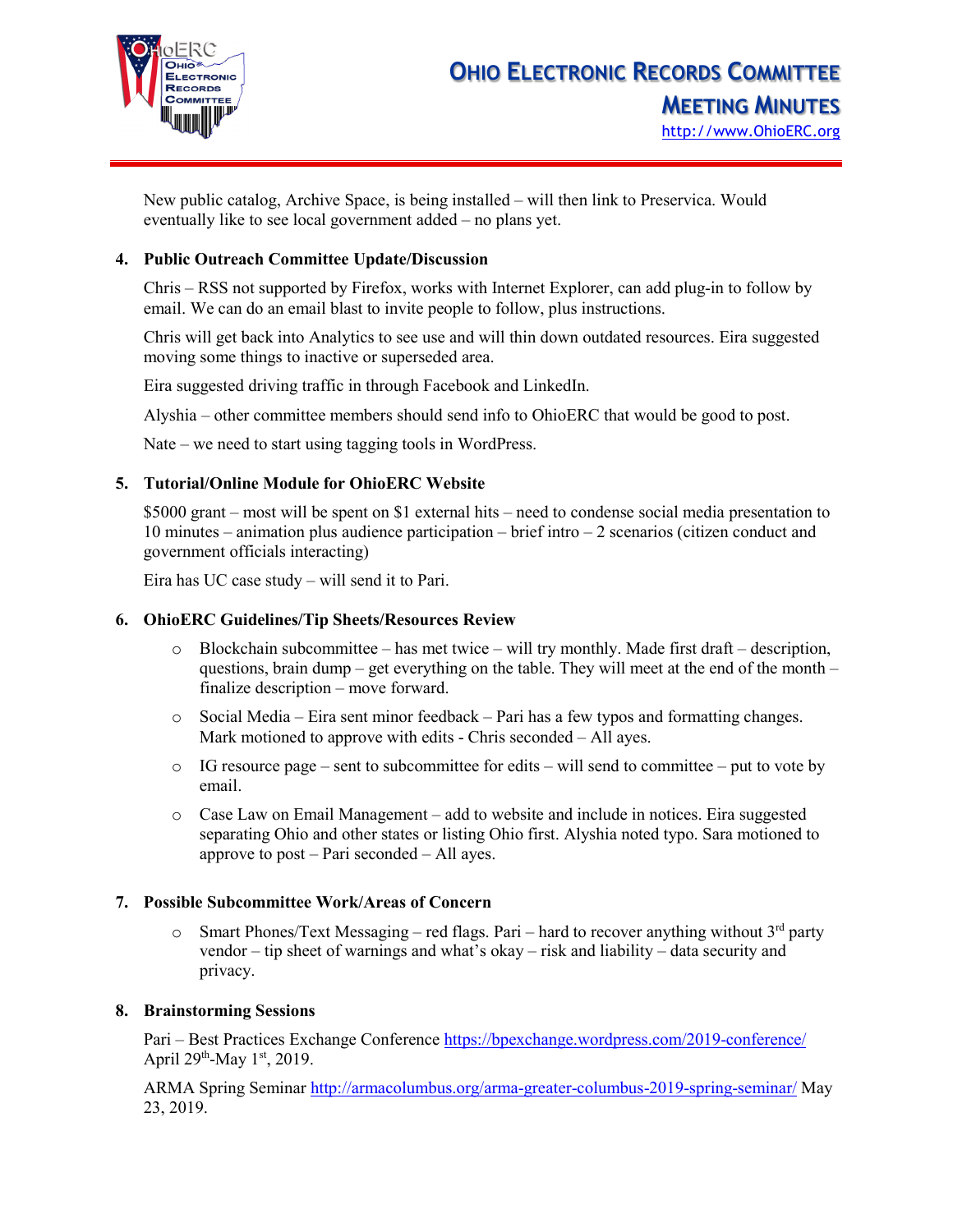

NAGARA 2019 Spring Online Forum: Getting a Seat at the Table [https://nagara.org/Public/Events/Event\\_Display.aspx?EventKey=d86a964e-d751-4eb0-8c94-](https://nagara.org/Public/Events/Event_Display.aspx?EventKey=d86a964e-d751-4eb0-8c94-8c2e457f0c57&iSearchResult=true&WebsiteKey=f614a8de-d008-443d-ab9e-6682b9a7a96f) [8c2e457f0c57&iSearchResult=true&WebsiteKey=f614a8de-d008-443d-ab9e-6682b9a7a96f](https://nagara.org/Public/Events/Event_Display.aspx?EventKey=d86a964e-d751-4eb0-8c94-8c2e457f0c57&iSearchResult=true&WebsiteKey=f614a8de-d008-443d-ab9e-6682b9a7a96f) April 26, 2019.

### **9. Review New Action Items**

Next meeting is July 10, 2019.

Remember to use the activity log.

Nate motioned to adjourn the meeting at 2:59 p.m. – Chris seconded – All ayes.

| <b>ACTION ITEMS</b>                                                                                       |                                                                                    |  |  |  |
|-----------------------------------------------------------------------------------------------------------|------------------------------------------------------------------------------------|--|--|--|
| <b>TASK</b>                                                                                               | <b>MEMBER(S)</b>                                                                   |  |  |  |
| Records Custodian - Archives<br>$\bullet$                                                                 | Send copies of documents to Fred                                                   |  |  |  |
| Keep tabs on electronic records legislation<br>$\bullet$                                                  | John, Sara, Pari                                                                   |  |  |  |
| Information Governance -send to group w/ visual table<br>$\bullet$<br>and vote by email                   | Nate, Chris, Darren, Pari                                                          |  |  |  |
| Email management - Add to blog.                                                                           | Pari, Alyshia, Mark                                                                |  |  |  |
| Review areas of expertise of members to see if we are<br>$\bullet$<br>lacking membership in certain areas | Nate                                                                               |  |  |  |
| Social Media Guidelines - Add to website and to list of<br>notices for blog.                              | Darren, John, Chris                                                                |  |  |  |
| Social media module subcommittee                                                                          | Pari, Darren, Sara, Mark, Fred                                                     |  |  |  |
| Condense social media PowerPoint to 10 minutes.                                                           | Darren, Sara, Fred                                                                 |  |  |  |
| Learn module software & upload slides<br>$\bullet$                                                        | Pari                                                                               |  |  |  |
| Check for new case law to include on website. Follow<br>$\bullet$<br>up w/ Chris re: crossed out cases    | Darren, Nate                                                                       |  |  |  |
| Update active/inactive subcommittees on website                                                           | Chris                                                                              |  |  |  |
| Summarize HB 139 for website                                                                              | Pari                                                                               |  |  |  |
| Public outreach subcommittee                                                                              | Chris, Alyshia, Mark, Eira, Jacky                                                  |  |  |  |
| Blockchain subcommittee                                                                                   | Pari, Dan, Eira, Adam Hansen, David<br>Landsbergen, Doug McCollough, Dan<br>Noonan |  |  |  |
| Send 1 pager on points to consider of a record                                                            | Pari                                                                               |  |  |  |
| Create list/spreadsheet of subject experts                                                                | Mark, Nate                                                                         |  |  |  |